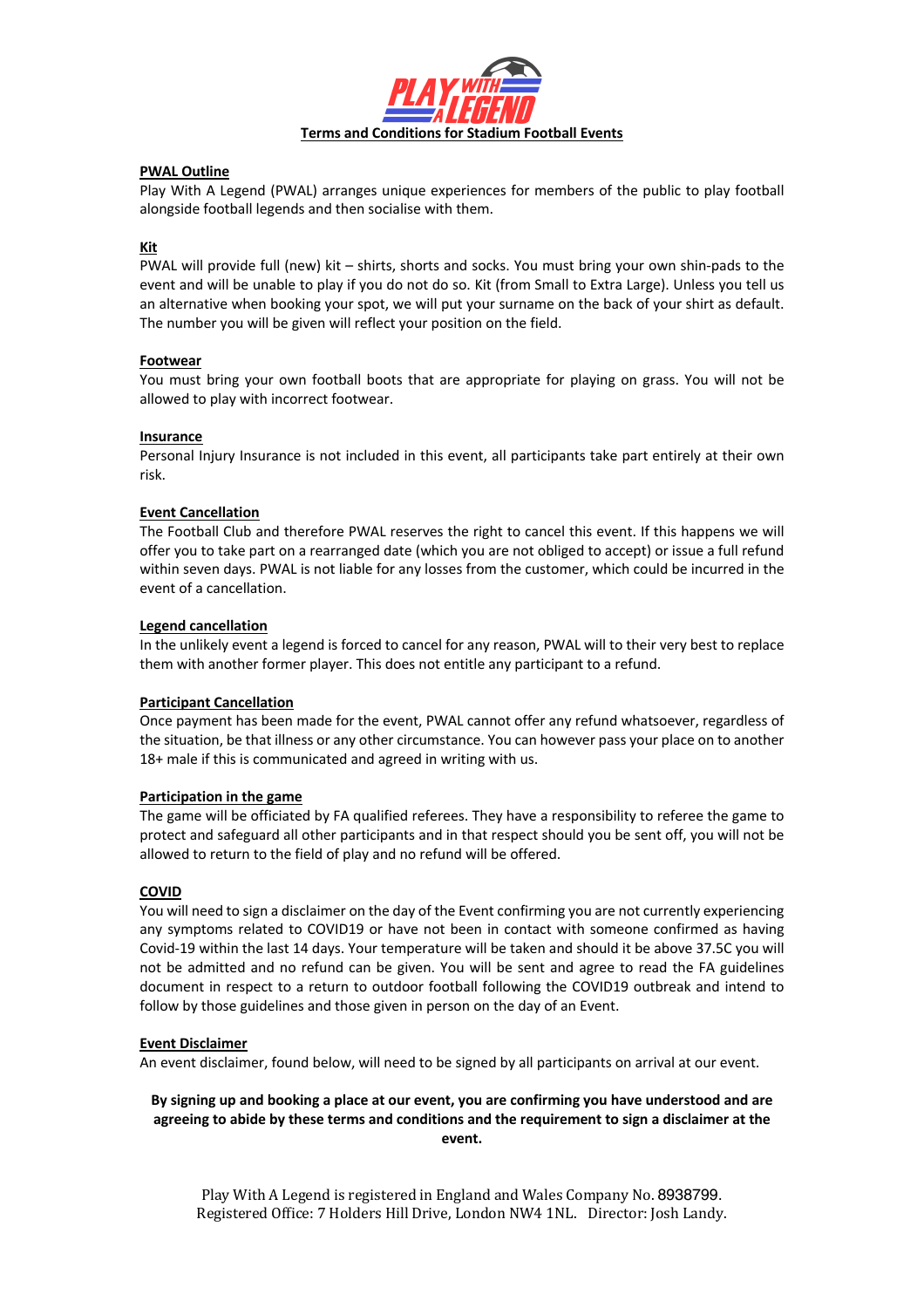# **Play With A Legend Limited Event Disclaimer**

# **The content of this disclaimer is important and should be read carefully by you before signing. Your attention in particular is drawn to paragraph 3.**

You must sign and return this disclaimer to Play With A Legend Limited (Company Number: 8938799) ("the Company") prior to your participation in any Event (as defined in the Company's Terms & Conditions of Supply of Services).

This Disclaimer is to be read in conjunction with the Company's Terms and Conditions for Stadium Football Events and adopts the same definitions contained herewith. A copy of this document was provided at the time of Booking.

### **1. Acknowledgement**

- 1.1 By signing and returning this disclaimer to the Company, I acknowledge, agree and confirm that:-
- 1.1.1 participation in the Event is physically challenging, potentially dangerous and there is a risk of physical injury, including serious injury and/or death;
- 1.1.2 although adherence to strict safety standards and health and safety policies, including any policies set out by the Company or by any other third party, minimises these risks, they cannot be completely eliminated;
- 1.1.3 participation in the Event and the use by me of any facilities, (whether owned by the Company or a third party) is entirely at my own risk.

# **2. Confirmation**

- 2.1 By signing and returning this disclaimer to the Company, I acknowledge, agree and confirm that:
- 2.1.1 I am at least 18 years of age;
- 2.1.2 I am fully aware of the risks to myself and others associated with my participation in the Event and/or the use of any facilities, where the Event is staged (whether owned by the Company or a third party). Such risks include damage to or loss of personal property, personal injury or, in extreme cases, death;
- 2.1.3 I will adhere, in all respects, with any and all Health & Safety instructions given to me by the Company's employees, their agents or sub-contractors, or any other relevant third party (as the case may be), and use any equipment and/or facilities strictly as directed by them and for the purposes outlined by them;
- 2.1.4 I am sufficiently fit and healthy to safely participate in the Event and do not suffer from any medical condition, which may adversely affect my ability to safely participate in the Event.
- 2.1.5 I acknowledge that the Company have the right to remove individuals from an event if their behaviour is abusive or harmful to any member of staff or fellow participant at an event.
- 2.1.6 I understand I am not covered for insurance purposes for any injuries sustained by taking part in this event and am doing so entirely at my own risk.
- 2.1.7 I understand the physiotherapist is the on-site medical authority during the Event and will act in accordance with their training to their best of their ability at all times.
- 2.1.8 To the best of my knowledge, I am not currently experiencing any symptoms related to COVID19 and I have not been in contact with someone confirmed as having Covid-19 within the last 14 days.
- 2.1.9 I have read the FA guidelines document in respect to a return to outdoor football following the COVID19 outbreak and I intend to follow by those guidelines and those given to me in person on the day of an Event.